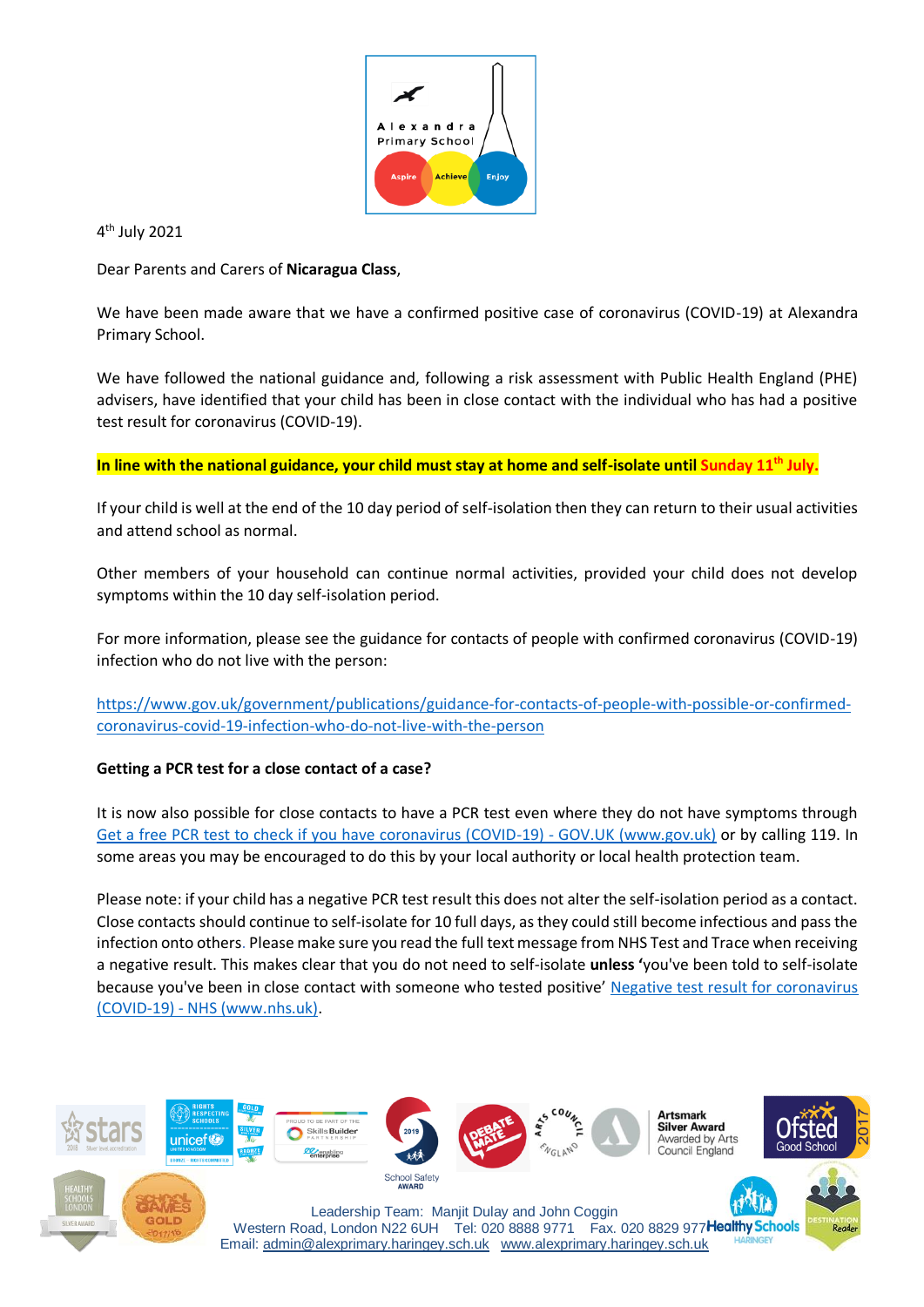

### **What to do if your child develops symptoms of coronavirus (COVID 19)**

Having been identified as a close contact, if your child then develops symptoms of coronavirus (COVID-19), they should remain at home for at least 10 days from the date when their symptoms appeared. Symptoms of coronavirus (COVID-19) are a new, continuous cough, or a high temperature, or a loss of, or change in, their normal sense of taste or smell (anosmia). Anyone with symptoms will be eligible for a PCR test - this is the type of test that is normally available and can be arranged via<https://www.nhs.uk/ask-for-a-coronavirus-test> or by calling 119.

All other household members who remain well must stay at home and not leave the house for 10 days. This includes anyone in your 'Support Bubble'.

The household isolation period includes the day the first person in your household's symptoms started (or the day their test was taken if they did not have symptoms) and the next 10 full days. This means that if, for example, your 10 day isolation period starts on the 15th of the month, your isolation period ends at 23:59 hrs on the 25th and you can return to your normal routine.

Household members should not go to work, school or public areas, and exercise should be taken within the home. If you require help with buying groceries, other shopping or picking up medication, or walking a dog, you should ask friends or family. Alternatively, you can order your shopping online and medication by phone or online.

Household members staying at home for 10 days will greatly reduce the overall amount of infection the household could pass on to others in the community.

If you are able, move any vulnerable individuals (such as the elderly and those with underlying health conditions) out of your home, to stay with friends or family for the duration of the home isolation period. If that is not possible, anyone with symptoms should try and stay as far away as possible from vulnerable members of your household.

For more information, please read PHE's 'Stay at Home' guidance: [https://www.gov.uk/government/publications/covid-19-stay-at-home-guidance/stay-at-home-guidance-for](https://www.gov.uk/government/publications/covid-19-stay-at-home-guidance/stay-at-home-guidance-for-households-with-possible-coronavirus-covid-19-infection)[households-with-possible-coronavirus-covid-19-infection](https://www.gov.uk/government/publications/covid-19-stay-at-home-guidance/stay-at-home-guidance-for-households-with-possible-coronavirus-covid-19-infection)